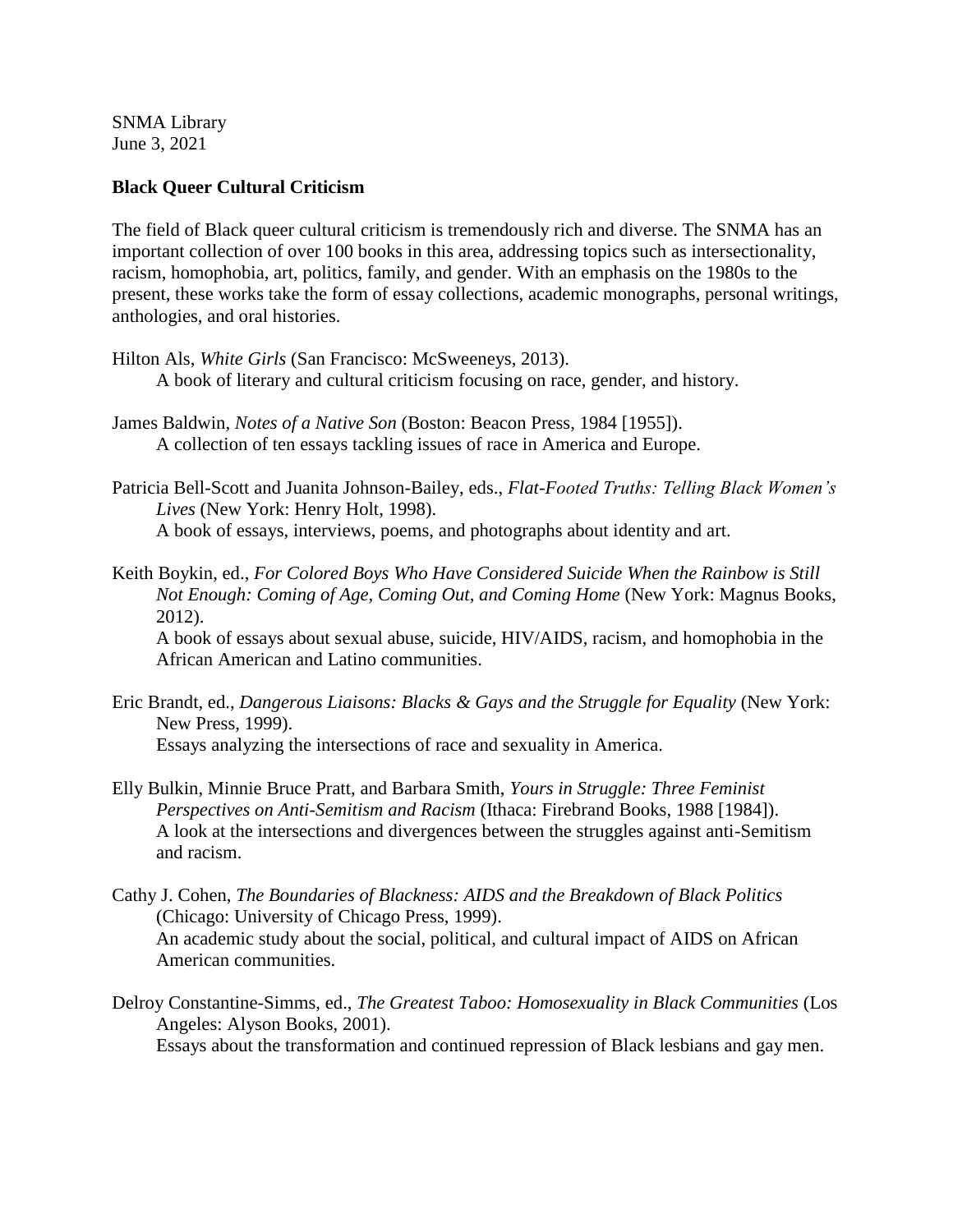- Thomas Glave, *Words to Our Now: Imagination and Dissent* (Minneapolis: University of Minnesota Press, 2005). A personal and political confrontation with prejudice, hatred, and violence.
- Jewelle Gomez, *Forty-Three Septembers: Essays* (Ithaca: Firebrand Books, 1993). A collection of autobiographical essays about identity, family, growing up, and aging.
- Horace L. Griffin, *Their Own Receive Them Not: African American Lesbians and Gays in Black Churches* (Cleveland: Pilgrim Press, 2006). New insights into scripture and homosexuality through pastoral theology and Black liberation theology.
- Essex Hemphill, ed., *Brother to Brother: New Writings by Black Gay Men* (Boston: Alyson Publications, 1991). An essential collection of poetry and prose about the Black gay experience.
- B. Michael Hunter, ed., *Sojourner: Black Gay Voices in the Age of AIDS* (New York: Other Countries Press, 1993). An anthology of poetry, fiction, and nonfiction related to HIV/AIDS.
- E. Patrick Johnson, *Sweet Tea: Black Gay Men of the South* (Chapel Hill: University of North Carolina Press, 2008). An oral history of Black gay men who were born, raised in, and continued to live in the South.
- George M. Johnson, *All Boys Aren't Blue: A Memoir-Manifesto* (New York: Farrar, Straus & Giroux, 2020). A collection of personal essays about gender identity, toxic masculinity, brotherhood, family, and more.
- J. L. King, *On the Down Low: A Journey into the Lives of "Straight" Black Men Who Sleep with Men* (New York: Broadway Books, 2004). An exploration of the sexual lives of "down low" Black men.
- Audre Lorde, *I Am Your Sister: Black Women Organizing Across Sexualities* (New York: Kitchen Table: Women of Color Press, 1985). A book challenging homophobia as a divisive force amongst Black women.
- Tara Roberts, ed., *Am I the Last Virgin?: Ten African American Reflections on Sex and Love*  (New York: Simon & Schuster, 1997). A collection of coming-of-age essays geared toward Black youth.
- Barbara Smith, *The Truth That Never Hurts: Writings on Race, Gender, and Freedom* (New Brunswick: Rutgers University Press, 1998). A collection of literary criticism and political thought.